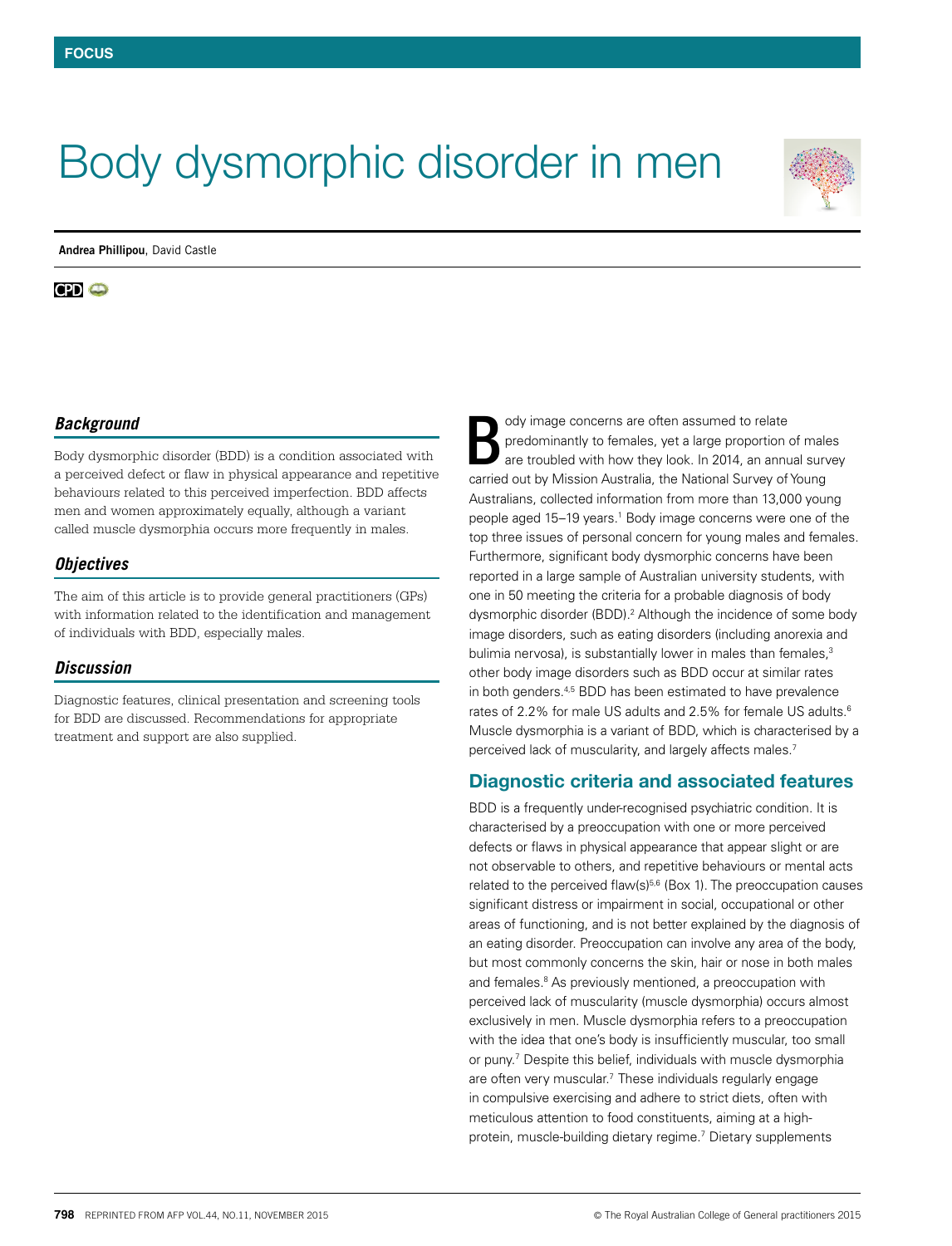are also frequently used, and misuse of anabolic steroids is often reported.9 Furthermore, high rates of comorbid substance abuse are found in males with muscle dysmorphia.<sup>10</sup>

BDD in general is associated with high rates of comorbid mood and anxiety disorders, notably social anxiety disorder and obsessive compulsive disorder (OCD).11,12 Individuals with BDD often experience suicidal ideation and may engage in suicide attempts.13 Although more often occurring in females with BDD, increased rates of eating disorders are also reported in males with BDD.<sup>14</sup> Eating disorders and muscle dysmorphia share a number of similarities, although they also differ in a number of ways. Unlike BDD, eating disorders are specifically related to a distorted perception of body weight and a fear of becoming fat, and affect a significantly larger proportion of females than males. However, muscle dysmorphia and anorexia nervosa share a range of symptomatic similarities including disturbances in body size and shape, disordered eating and excessive exercising.15 Indeed, some authors have suggested this variant of BDD – which used to be called 'reverse anorexia' – should be grouped with the eating disorders rather than as a subtype of BDD.<sup>15</sup>

# Illness onset and course

The onset of BDD is typically in the mid-teens,<sup>12</sup> with subclinical symptoms usually occurring several years prior.<sup>11</sup> The course of BDD tends to be chronic, with only a small proportion of untreated patients achieving full or partial remission.16 However, appropriate psychiatric treatment can ameliorate the longitudinal course.16 Gender differences are not apparent in the course of BDD, with similar illness course and outcomes for males and females.<sup>16</sup> The factors contributing to the onset and maintenance of BDD are unclear, although neurobiological and sociocultural factors are likely to contribute.7 Given the nature of BDD, sociocultural influences are often considered to play a key role in its development. For example, the ideal male image portrayed by celebrities and sports stars in Western media is typically a lean and muscular physique, and this may play a role in muscle dysmorphia. The presentation of muscular images has indeed been found to result in a greater

#### Box 1. Examples of repetitive behaviours and mental acts experienced by individuals with BDD<sup>5</sup>

Excessive grooming (eg plucking, shaving, combing, styling) Skin picking Mirror checking or mirror avoidance Reassurance seeking Camouflaging (eg repeatedly applying make-up, covering areas with clothing or apparel) Touching disliked area Excessive exercise or weight lifting (particularly for muscle dysmorphia) Comparing appearance with that of others Seeking cosmetic procedures Excessive tanning

discrepancy between ideal and perceived muscularity in males.<sup>17</sup> Attention has also been drawn to the often exaggerated muscular physiques depicted in comic strips such as Superman and malegendered toys such as GI Joe.7

# **Screening**

Brief screening questions may assist in the recognition of BDD. The dysmorphic concern questionnaire (DCQ) is a brief seven-item, dimensional questionnaire that has utility in screening for BDD. It is relatively non-threatening as the items are couched in broad terms regarding appearance concerns and help-seeking.18,19 Useful screening questions from DCQ that general practitioners (GPs) could use include:18

- Have you been very concerned about some aspect of your physical appearance?
- Have you considered yourself misformed or misshapen in some way (eg nose, hair, skin, sexual organs, overall body build)?
- Have you considered your body to be malfunctional in some way (eg excessive body odour, flatulence, sweating)?
- Have you consulted or felt you needed to consult a plastic surgeon, dermatologist or physician about these concerns?
- Have you been told by others or your doctor that you are normal in spite of you strongly believing that something is wrong with your appearance or bodily functioning?
- Have you spent a lot of time worrying about a defect in your appearance or bodily functioning?
- Have you spent a lot of time covering up defects in your appearance or bodily functioning?

Alternatively, validated screening tools such as the Body Dysmorphic Diagnostic Module<sup>20</sup> or the Yale-Brown Obsessive-Compulsive Scale modified for Body Dysmorphic Disorder (BDD-YBOCS)<sup>21</sup> can be used to capture the presence of BDD and the severity of symptoms, respectively.

# **Treatment**

Although untreated BDD is often associated with a chronic course and poor outcome, a number of treatment modalities have established, or have emerging evidence for, efficacy. At the outset, it is important for clinicians to try to stop patients from undergoing procedures such as cosmetic surgery or dermatological treatments. These therapies often result in no improvement in BDD symptomatology.22 Indeed, patients often request repeated procedures and almost all are left feeling unhappy with the procedures even if they are objectively successful. This leads to an unfortunate cascade of increasing distress and an exacerbation of symptoms with despair and anger.<sup>23</sup> The clinician can try to engage with the patient in a discussion about the likely relentless and unsatisfactory journey they might be embarking upon to try to achieve a 'perfect' cosmetic outcome. They can then try to reframe the distress in terms of an underlying psychiatric condition that is amenable to treatment. Focusing on distress, disability and cost to the patient in terms of time (eg time in the gym), money (eg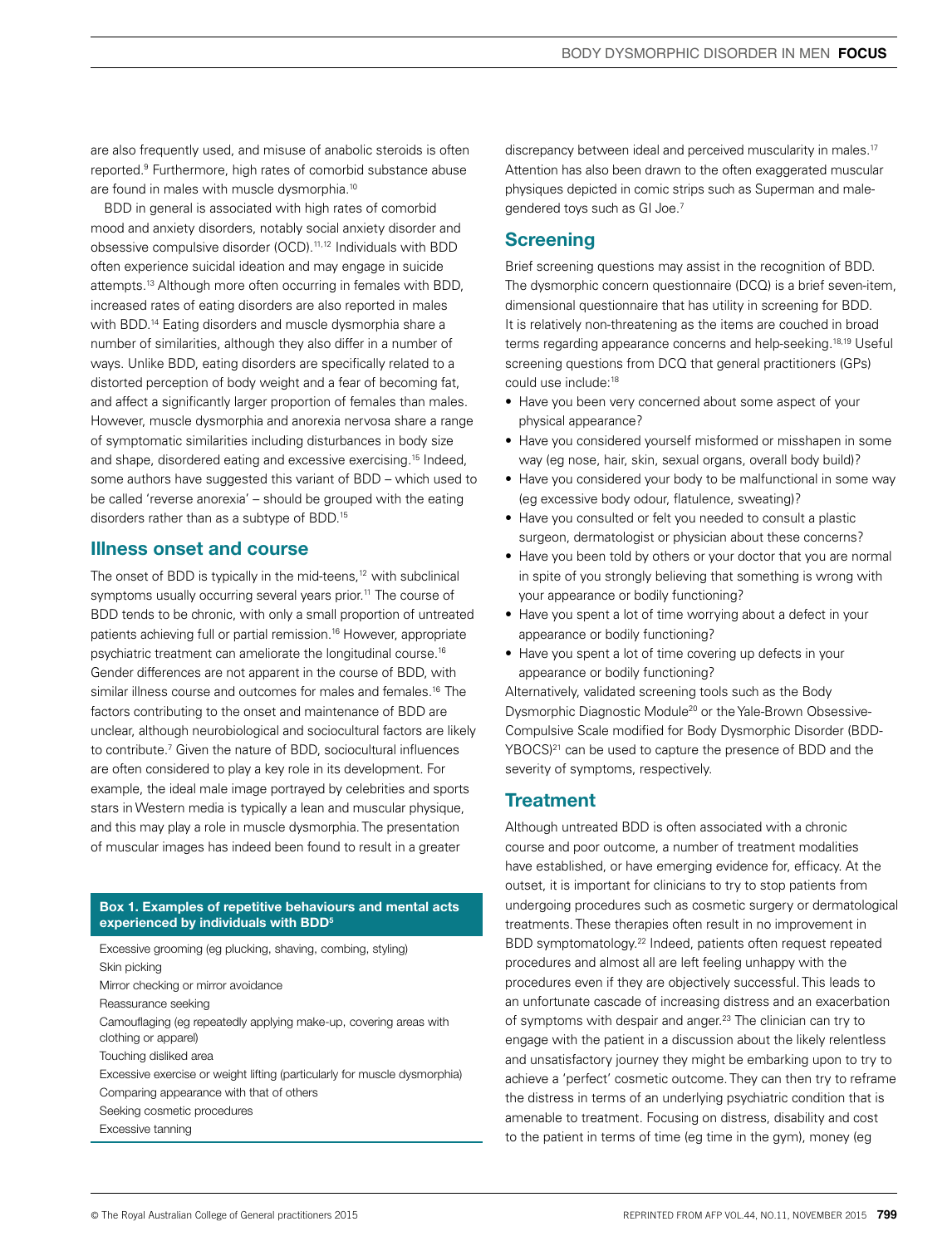protein supplements) and lost opportunity (eg work, socialising) can help put the core problem in a broader context and enable a treatment-based discussion. In muscle dysmorphia, warnings about the potential problems associated with certain dietary peccadillos and anabolic steroids should also be stressed.

The most effective treatment approach for BDD is a combination of psychological and pharmacological interventions. In terms of medications, selective serotonin reuptake inhibitors (SSRIs) have been the most widely studied agents.24 Similarly to the use of SSRIs in OCD, efficacy often takes some time to accrue (weeks to months) and higher doses are often required than in the treatment of depression (eg up to 400 mg of sertraline).<sup>25</sup> Patients need to be advised that the prescribed doses are higher than advised in the product information material and should also be educated about potential side effects. Clomipramine should be considered if high-dose SSRIs fail, although tolerability at high dose may be problematic for many patients.25 The possible side effects of clomipramine include sedation, constipation and dry mouth; cardiac and drug levels monitoring is also advisable. Alternately, adjunctive use of antipsychotics such as quetiapine, risperidone and aripiprazole may be considered. All three are off-label and not available under the Pharmaceutical Benefits Scheme for BDD in Australia.<sup>24,26</sup>

Comorbid psychiatric conditions also need to be addressed. Fortunately, serotonergic antidepressants are usually effective in targeting depressive and social anxiety symptoms as well as an associated OCD.<sup>27</sup> Our clinical experience shows that patients with severe generalised anxiety disorder can benefit from additional sedative antipsychotics such as quetiapine or pregabalin. Again, these are off-label in Australia for BDD.

Regarding psychological therapies, cognitive behaviour therapy (CBT) is the most studied of the psychological interventions deployed to attempt to treat BDD.<sup>20</sup> Some elements of CBT include mapping the avoidance behaviours (eg mirror avoidance, avoiding social occasions) and ritualised behaviours (eg mirror checking, extensive grooming regimes). CBT also may involve setting exposure or response prevention exercises, and dealing with the negative automatic thoughts and cognitive set that underpin the disorder. Other psychological strategies include specific attention to how people view themselves (eg getting them to 'pan out' and view themselves in wide focus rather than engaging in very narrow scrutiny of their perceived appearance 'defect'). Elements of mindfulness-based, non-judgemental strategies such as acceptance commitment therapy (ACT) may also be useful.<sup>28</sup>

# Recommendations for GPs

The GP plays a crucial role in the identification and management of BDD. As BDD is associated with poor insight,<sup>29</sup> treatment is often not sought directly for the underlying malady. Rather, a patient may visit a GP for referral to a cosmetic surgeon or dermatologist for their perceived flaw. It is therefore critical that

the GP is able to identify potential cases of BDD and perform screening when indicated.

A further key role of the GP is to assess illness severity and arrange for a referral to an appropriate mental health service if required. The GP should also aim to promote understanding of the condition, not only for patients, but also for families who may struggle to understand the behaviours and anxieties experienced by those with BDD. This may prove particularly challenging for male patients with BDD, as body image disorders are typically perceived as female conditions.

# **Conclusions**

BDD is an often-severe body image disorder associated with significant distress and impairments in important areas of functioning. However, the condition frequently goes unrecognised. Given the chronic course of BDD, the role of the GP is imperative in the early identification of BDD. Key symptoms include a preoccupation with a perceived flaw in one or more body areas and repetitive behaviours related to this perceived imperfection. The preoccupation can involve any area of the body or aspects of body size in general, as in muscle dysmorphia. Muscle dysmorphia is particularly relevant to males and often associated with potentially dangerous dietary regimes as well as abuse of anabolic steroids.

People with BDD often demonstrate poor insight into their condition and will seek cosmetic or dermatological treatment rather than treatment for the underlying condition. Therefore, they may be difficult to engage in treatment, particularly male patients who may believe that body image concerns are held predominantly by females. A key role of the GP is also to deliver suitable treatment or provide referrals to appropriate treatment services rather than conceding to patients' requests to receive cosmetic treatments, which often exacerbate rather than alleviate symptoms. To facilitate appropriate treatment, it is also imperative for the GP to promote understanding of the condition for both patients and their families.

#### Authors

Andrea Phillipou BSc (Hons), PhD, Research Coordinator, Department of Psychiatry, St Vincent's Hospital, Melbourne; and Honorary Fellow, The University of Melbourne and Austin Hospital, Melbourne, VIC

David Castle MD, FRCPsych, FRANZCP, Professor, Department of Psychiatry, St Vincent's Hospital and the University of Melbourne, Melbourne, VIC. david. castle@svhm.org.au

Competing interests: David Castle, in relation to this work, has received grants from Eli Lilly, Janssen-Cilag, Roche, Allergen, Bristol-Myer Squibb, Pfizer, Lundbeck, Astra Zeneca and Hospira. Eli Lilly, Bristol-Myer Squibb, Astra Zeneca, Lundbeck, Janssen-Cilag, Pfizer, Organon, Wyeth, Hospira and Servier have also provided him with support for travel. Outside this work, David Castle has been paid for board membership of Lundbeck, Pfizer, Astra Zeneca and Roche. Provenance and peer review: Commissioned, externally peer reviewed.

#### **References**

1. Mission Australia. Youth survey 2014. Sydney: Mission Australia, 2014. Available at www.missionaustralia.com.au/what-we-do/research-evaluation/ youth-survey [Accessed 2 September 2015].